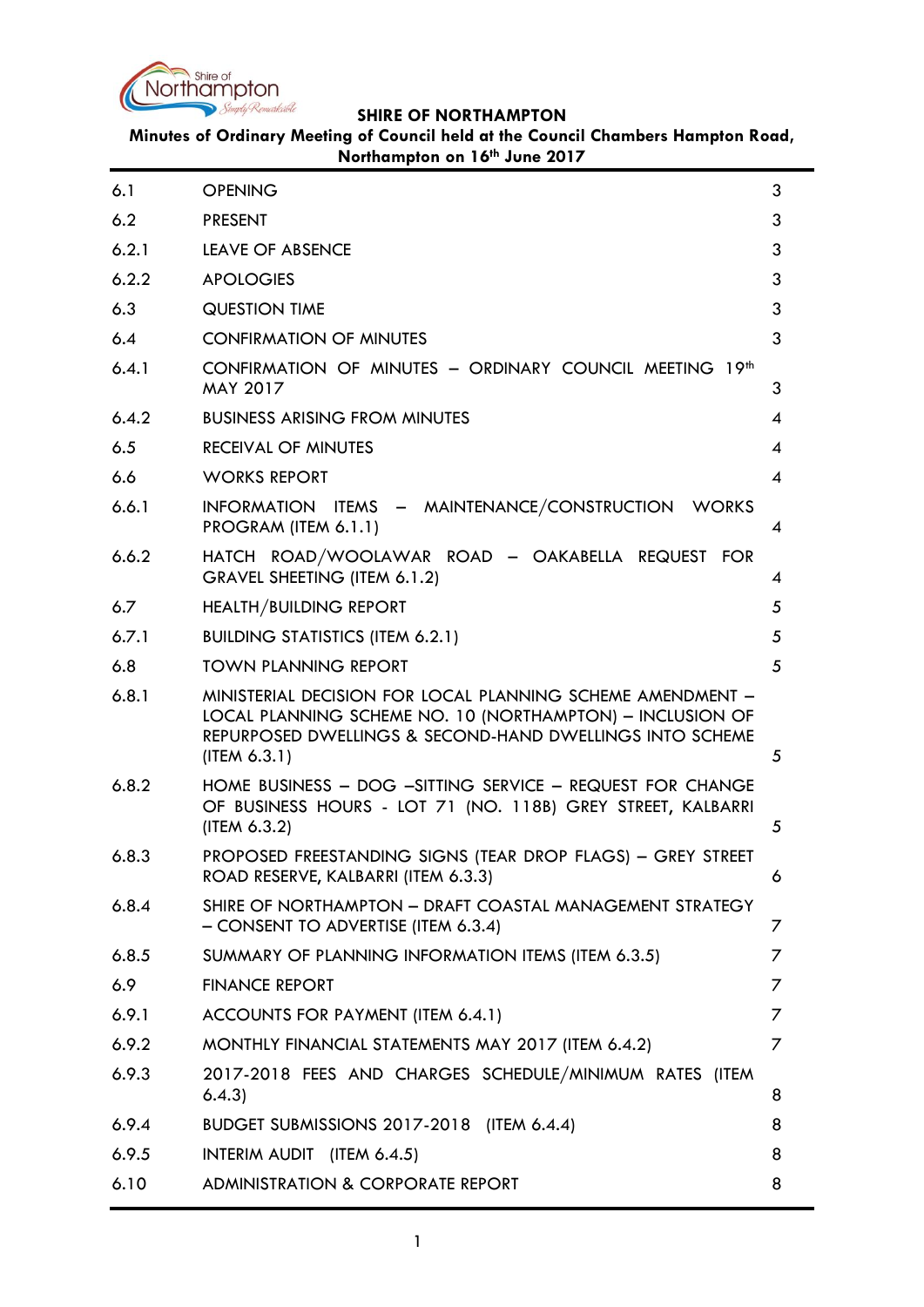

|        | Minutes of Ordinary Meeting of Council held at the Council Chambers Hampton Road,<br>Northampton on 16th June 2017 |    |
|--------|--------------------------------------------------------------------------------------------------------------------|----|
| 6.10.1 | ADOPTION OF LOCAL LAWS (ITEM 6.5.1)                                                                                | 8  |
| 6.10.2 | 2017/2018 BUDGET MEETING (ITEM 6.5.2)                                                                              | 11 |
| 6.10.3 | SENIOR STAFF PERFORMANCE REVIEWS (ITEM 6.5.3)                                                                      | 11 |
| 6.10.4 | <b>CORPORATE BUSINESS PLAN (ITEM 6.5.4)</b>                                                                        | 11 |
| 6.10.5 | LAND TENURE - LUCKY & HALF WAY BAY CAMPING NODE (ITEM 6.5.5)                                                       | 12 |
| 6.10.6 | VEGETATION CONTROL - KALBARRI FORESHORE (ITEM 6.5.6)                                                               | 12 |
| 6.10.7 | VEGETATION CLEARING APPLICATION - HORROCKS GOLF COURSE<br>(ITEM 6.5.7)                                             | 12 |
| 6.10.8 | WORK FORCE COLLECTIVE AGREEMENT (ITEM 6.5.8)                                                                       | 13 |
| 6.10.9 | DISQUALIFICATION TO HOLD OFFICE - CR HOLT (ITEM 6.5.9)                                                             | 13 |
| 6.11   | SHIRE PRESIDENT'S REPORT                                                                                           | 13 |
| 6.12   | <b>DEPUTY SHIRE PRESIDENT'S REPORT</b>                                                                             | 13 |
| 6.13   | <b>COUNCILLORS' REPORTS</b>                                                                                        | 14 |
| 6.13.1 | <b>CR PIKE</b>                                                                                                     | 14 |
| 6.13.2 | <b>CR KRAKOUER</b>                                                                                                 | 14 |
| 6.13.3 | <b>CR STANICH</b>                                                                                                  | 14 |
| 6.13.4 | <b>CR CARSON</b>                                                                                                   | 14 |
| 6.14   | <b>INFORMATION BULLETIN</b>                                                                                        | 14 |
| 6.15   | <b>NEW ITEMS OF BUSINESS</b>                                                                                       | 14 |
| 6.16   | <b>NEXT MEETING OF COUNCIL</b>                                                                                     | 14 |
| 6.17   | <b>CLOSURE</b>                                                                                                     | 15 |
|        |                                                                                                                    |    |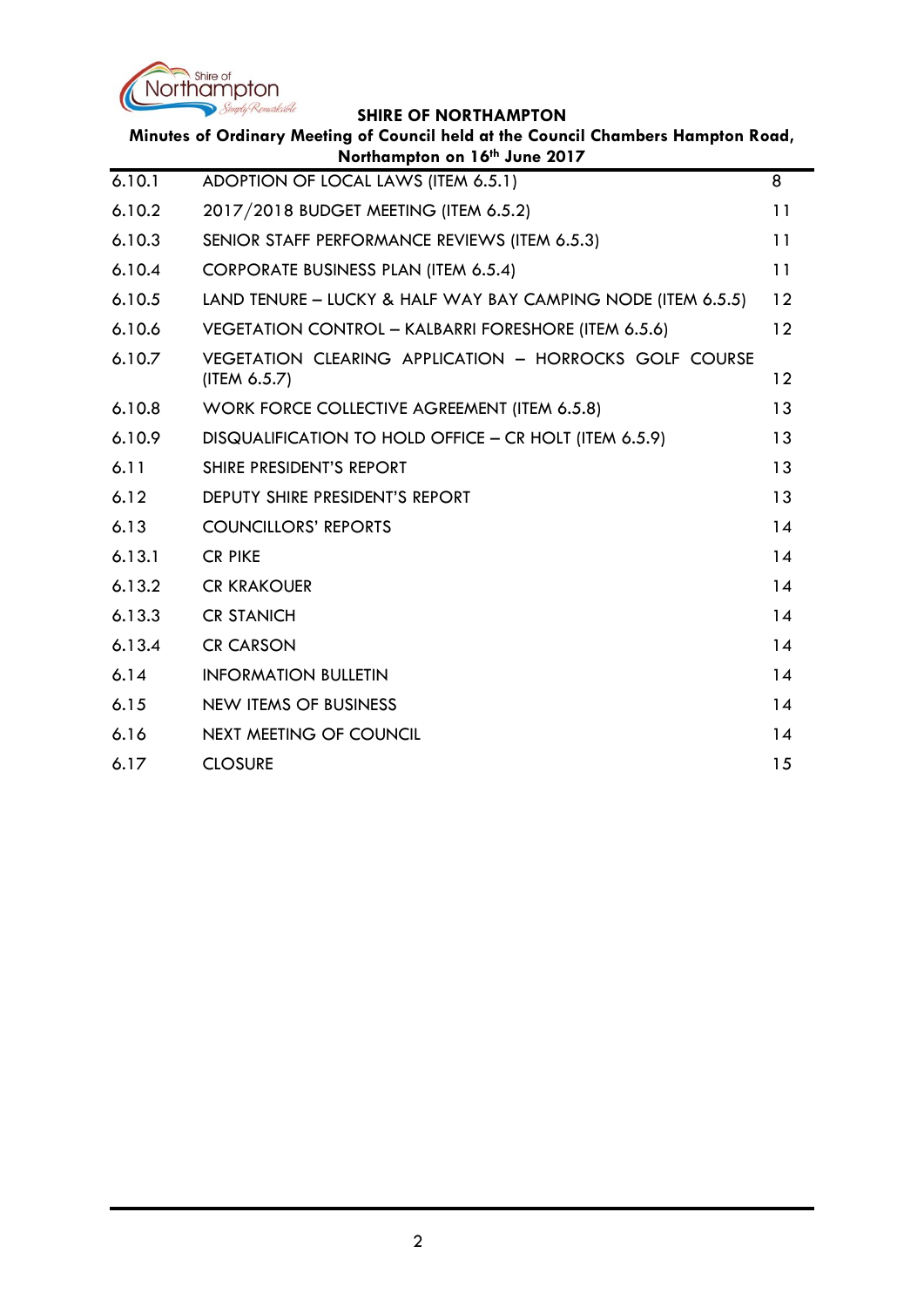

**Minutes of Ordinary Meeting of Council held at the Council Chambers Hampton Road, Northampton on 16th June 2017**

#### <span id="page-2-0"></span>**6.1 OPENING**

The President thanked all Councillors and staff present for their attendance and declared the meeting open at 1.00pm.

#### <span id="page-2-1"></span>**6.2 PRESENT**

| Cr C Simkin<br>Cr M Scott  | President<br>Deputy President      | Northampton Ward<br>Kalbarri Ward |
|----------------------------|------------------------------------|-----------------------------------|
| Cr S Stock-Standen         |                                    | Northampton Ward                  |
| Cr T Carson                |                                    | Northampton Ward                  |
| Cr D Stanich               |                                    | Northampton Ward                  |
| Cr R Suckling              |                                    | Northampton Ward                  |
| Cr D Pike                  |                                    | Kalbarri Ward                     |
| Cr S Krakouer              |                                    | Kalbarri Ward                     |
| Mr Garry Keeffe            | <b>Chief Executive Officer</b>     |                                   |
| <b>Mr Grant Middleton</b>  | Deputy Chief Executive Officer     |                                   |
| Mr Glenn Bangay            | <b>Principal Building Surveyor</b> |                                   |
| Mr Neil Broadhurst         | <b>Manager of Works</b>            |                                   |
| <b>Mrs Hayley Williams</b> | <b>Principal Planner</b>           |                                   |
| Mrs Debbie Carson          | <b>Planning Officer</b>            |                                   |

#### <span id="page-2-2"></span>6.2.1 LEAVE OF ABSENCE

Nil

#### <span id="page-2-3"></span>6.2.2 APOLOGIES

Nil

#### <span id="page-2-4"></span>**6.3 QUESTION TIME**

Nil

## <span id="page-2-6"></span><span id="page-2-5"></span>**6.4 CONFIRMATION OF MINUTES**

| 6.4.1 | CONFIRMATION OF MINUTES - ORDINARY COUNCIL MEETING 19th |  |  |  |
|-------|---------------------------------------------------------|--|--|--|
|       | <b>MAY 2017</b>                                         |  |  |  |

#### Moved Cr SUCKLING, seconded Cr PIKE

That the minutes of the Ordinary Meeting of Council held on the 19th May 2017 be confirmed as a true and correct record.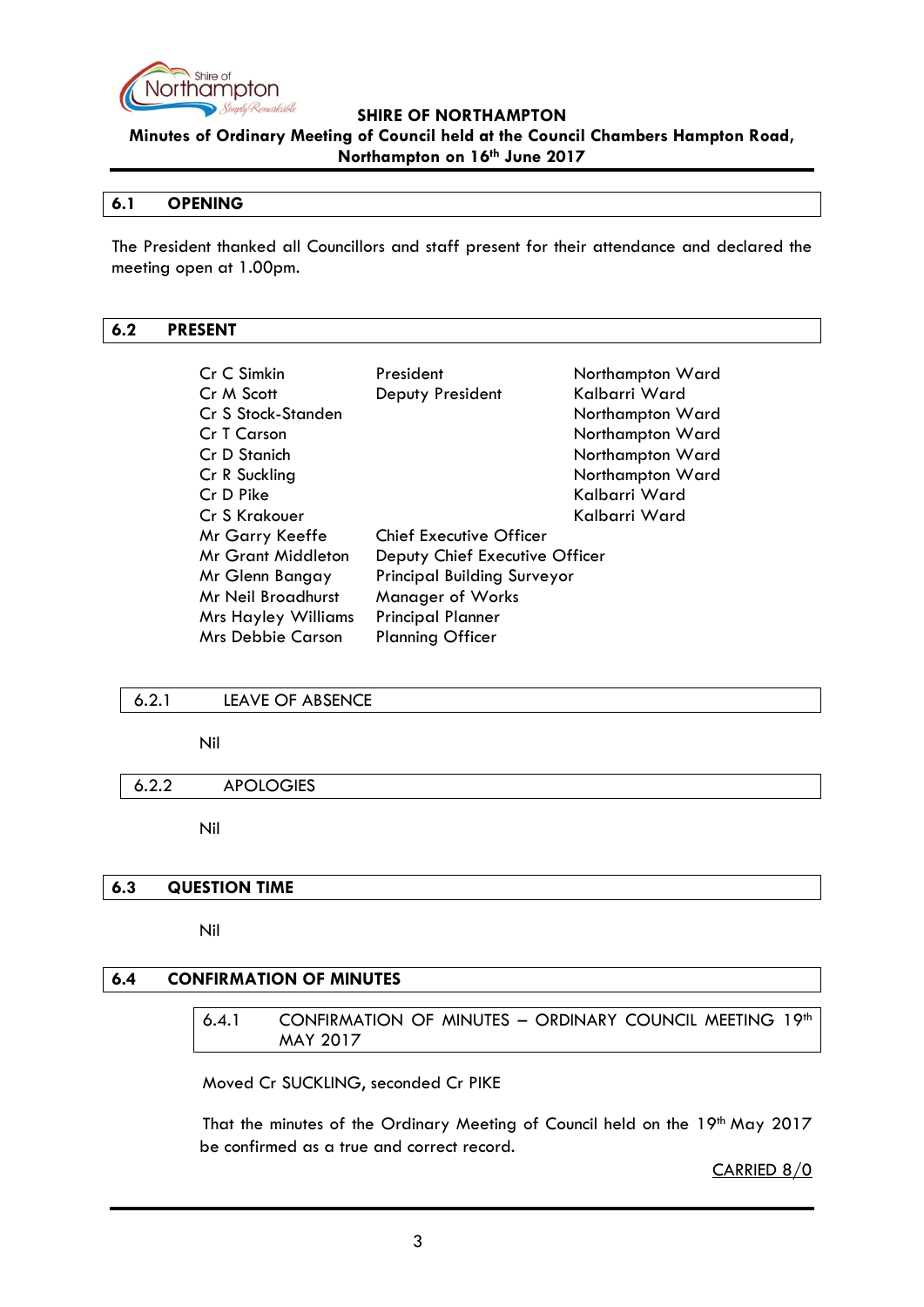

# <span id="page-3-0"></span>**Minutes of Ordinary Meeting of Council held at the Council Chambers Hampton Road, Northampton on 16th June 2017**

6.4.2 BUSINESS ARISING FROM MINUTES

Nil

# <span id="page-3-1"></span>**6.5 RECEIVAL OF MINUTES**

Nil

## <span id="page-3-3"></span><span id="page-3-2"></span>**6.6 WORKS REPORT**

6.6.1 INFORMATION ITEMS – MAINTENANCE/CONSTRUCTION WORKS PROGRAM (ITEM 6.1.1)

**Noted** 

<span id="page-3-4"></span>6.6.2 HATCH ROAD/WOOLAWAR ROAD – OAKABELLA REQUEST FOR GRAVEL SHEETING (ITEM 6.1.2)

Moved Cr STANICH, seconded Cr CARSON

- 1. That Council not adopt the officer's recommendation for Roads to Recovery funding to be used for the re-sheeting of Hatch and Woolawar Roads, with the works to instead be programmed for 2018/2019,
- 2. That the re-sheeting of Wundi/Parker Roads be undertaken utilising the 2017/2018 Roads to Recovery funding to the amount of \$125,000.00, and
- 3. That the correspondent be advised accordingly.

CARRIED 8/0

| 6.6.3 | NORTHAMPTON PARKS AND GARDEN WATER SUPPLY                |
|-------|----------------------------------------------------------|
|       | WHEAL OF MAY BORE SUPPLY LINE                            |
|       | 2017/2018 BUDGET ITEM - REPLACE SUPPLY LINE (ITEM 6.1.3) |

Moved Cr SUCKLING, seconded Cr SCOTT

That Council:

1. Authorise Management staff to proceed with the replacement works of 7,500 metres of reticulation line from the Wheal of May bore field area to the Northampton town site. That these works consist of the purchase and installation of the 7,500 metres of 90mm poly pipe only plus the associated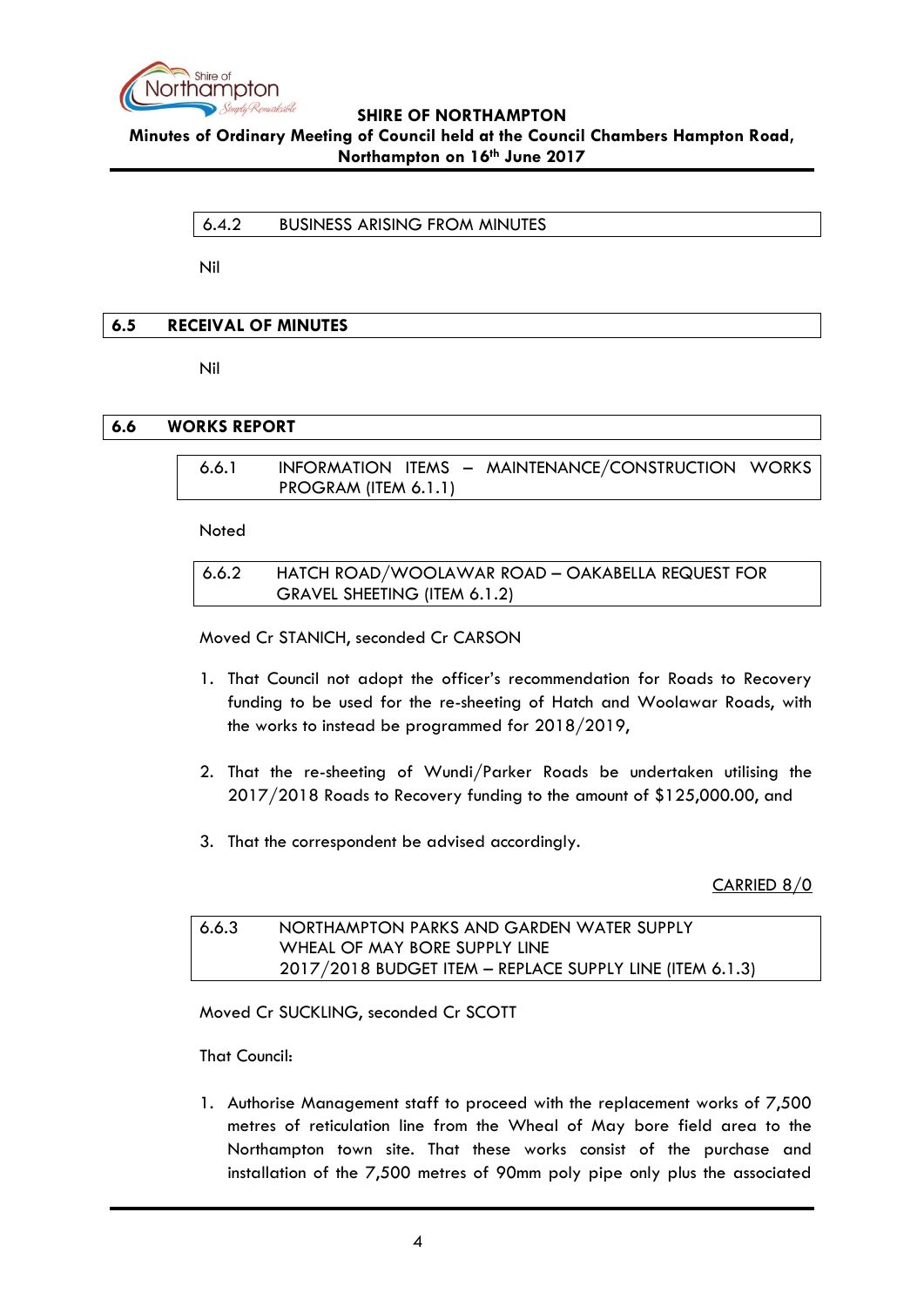

#### **Minutes of Ordinary Meeting of Council held at the Council Chambers Hampton Road, Northampton on 16th June 2017**

fittings required (Totalling an estimated \$120,000.00 plus GST). That Management monitor the initial install of the pipe in regards to the iron oxide build up and if filtration or alternative systems for pipe maintenance are required this be listed at future budget submissions.

2. That these works be committed within the 2017/2018 budget.

CARRIED BY AN ABSOLUTE MAJORITY 8/0

Mr Neil Broadhurst departed the meeting at 1.41pm.

# <span id="page-4-1"></span><span id="page-4-0"></span>**6.7 HEALTH/BUILDING REPORT**

6.7.1 BUILDING STATISTICS (ITEM 6.2.1)

**Noted** 

Mr Glenn Bangay departed the meeting at 1.45pm.

# <span id="page-4-3"></span><span id="page-4-2"></span>**6.8 TOWN PLANNING REPORT**

| 6.8.1 | MINISTERIAL DECISION FOR LOCAL PLANNING SCHEME AMENDMENT |
|-------|----------------------------------------------------------|
|       | - LOCAL PLANNING SCHEME NO. 10 (NORTHAMPTON) - INCLUSION |
|       | OF REPURPOSED DWELLINGS & SECOND-HAND DWELLINGS INTO     |
|       | SCHEME (ITEM 6.3.1)                                      |

Noted

<span id="page-4-4"></span>6.8.2 HOME BUSINESS – DOG –SITTING SERVICE – REQUEST FOR CHANGE OF BUSINESS HOURS - LOT 71 (NO. 118B) GREY STREET, KALBARRI (ITEM 6.3.2)

Moved Cr STANICH, seconded Cr SUCKLING

That Council:

1. Approve an amendment to Condition no. 8 of Development Approval D/A 2017-020, to alter business hours to:

- 7.00am to 3.00pm seven days per week

for the duration of the trial period; and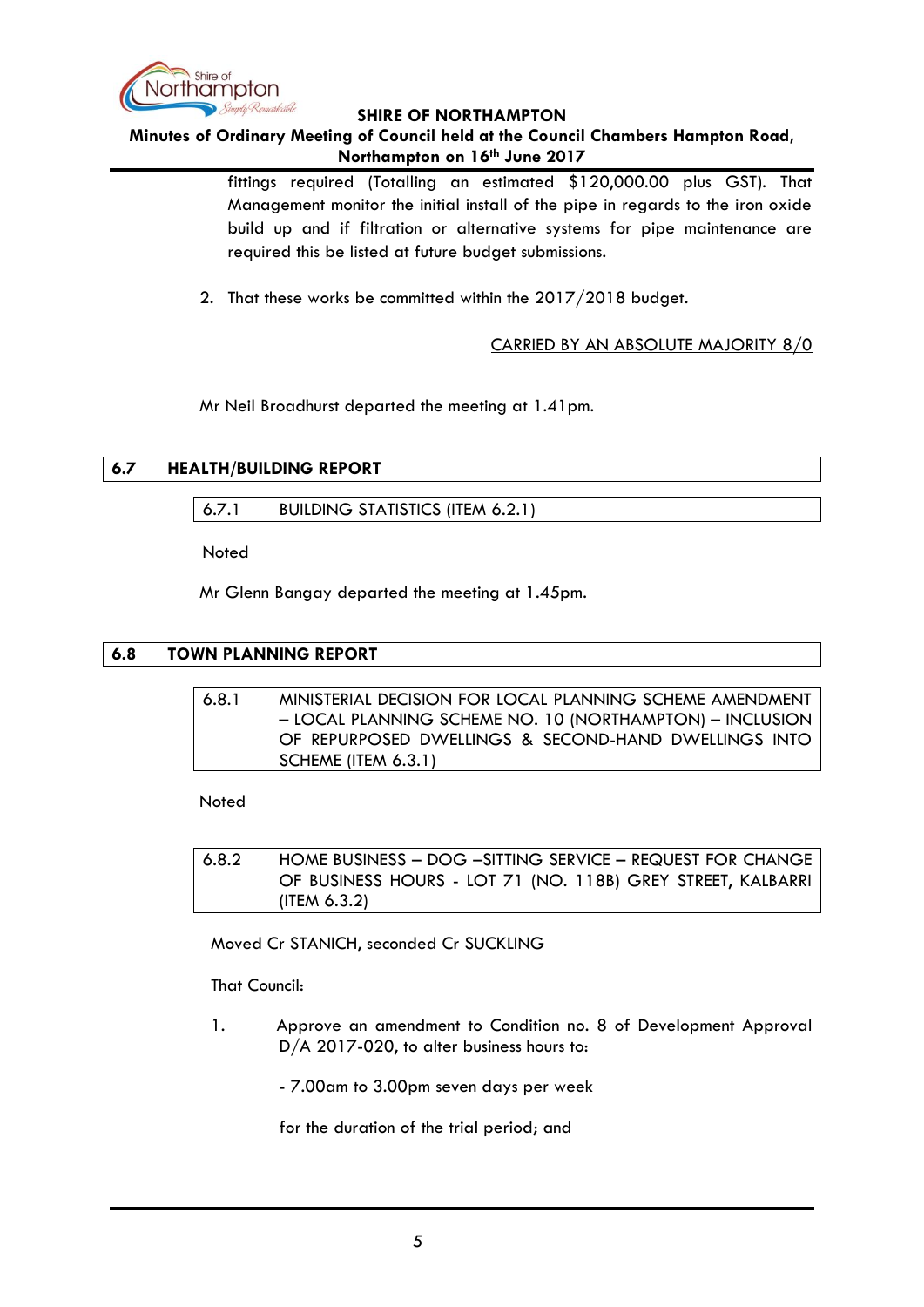

**Minutes of Ordinary Meeting of Council held at the Council Chambers Hampton Road, Northampton on 16th June 2017**

> 2. Notify the Applicant that the revised Noise Management Plan provided will wholly replace any past approved Noise Management Plan/s and shall become the Noise Management Plan referred to in Condition no. 12 of D/A 2017-020.

> > CARRIED 6/2

Cr Krakouer voted against the motion

<span id="page-5-0"></span>6.8.3 PROPOSED FREESTANDING SIGNS (TEAR DROP FLAGS) – GREY STREET ROAD RESERVE, KALBARRI (ITEM 6.3.3)

Cr Krakouer declared a proximity interest in item 6.3.3 as the proposed signage and applicant's business adjoins his business, and he departed the meeting at 2.01pm.

Moved Cr SUCKLING, Seconded Cr CARSON

That Council refuse to grant development approval for two (2) freestanding (tear drop flag) signs upon the Grey Street road reserve in Kalbarri for the following reasons:

- 1) The location of freestanding signs located upon the Grey Street Road Reserve is not considered to comply with the purpose and intent of the Reserve;
- 2) The location of the proposed freestanding signs is considered to be remote from the place of business and may detrimentally affect the amenity of the locale;
- 3) The proposed freestanding signs within the Grey Street road reserve are not considered to comply with the provisions of the *Shire of Northampton Local Planning Policy – Signage*, on the basis that they exceed the maximum size limits for freestanding signs allowable, and their proposed location is on or within 3 metres of a carriageway and upon a dividing strip/traffic island; and
- 4) There are further unutilised opportunities for the business to promote themselves through additional signage upon the front facade of the building, and immediately adjacent to the building in the garden bed area.

## Advice Note

1. *If an applicant or owner is aggrieved by this determination there is a right of review by the State Administrative Tribunal in accordance with the Planning and Development Act 2005 Part 14. An application must be made within 28 days of determination.*

CARRIED 7/0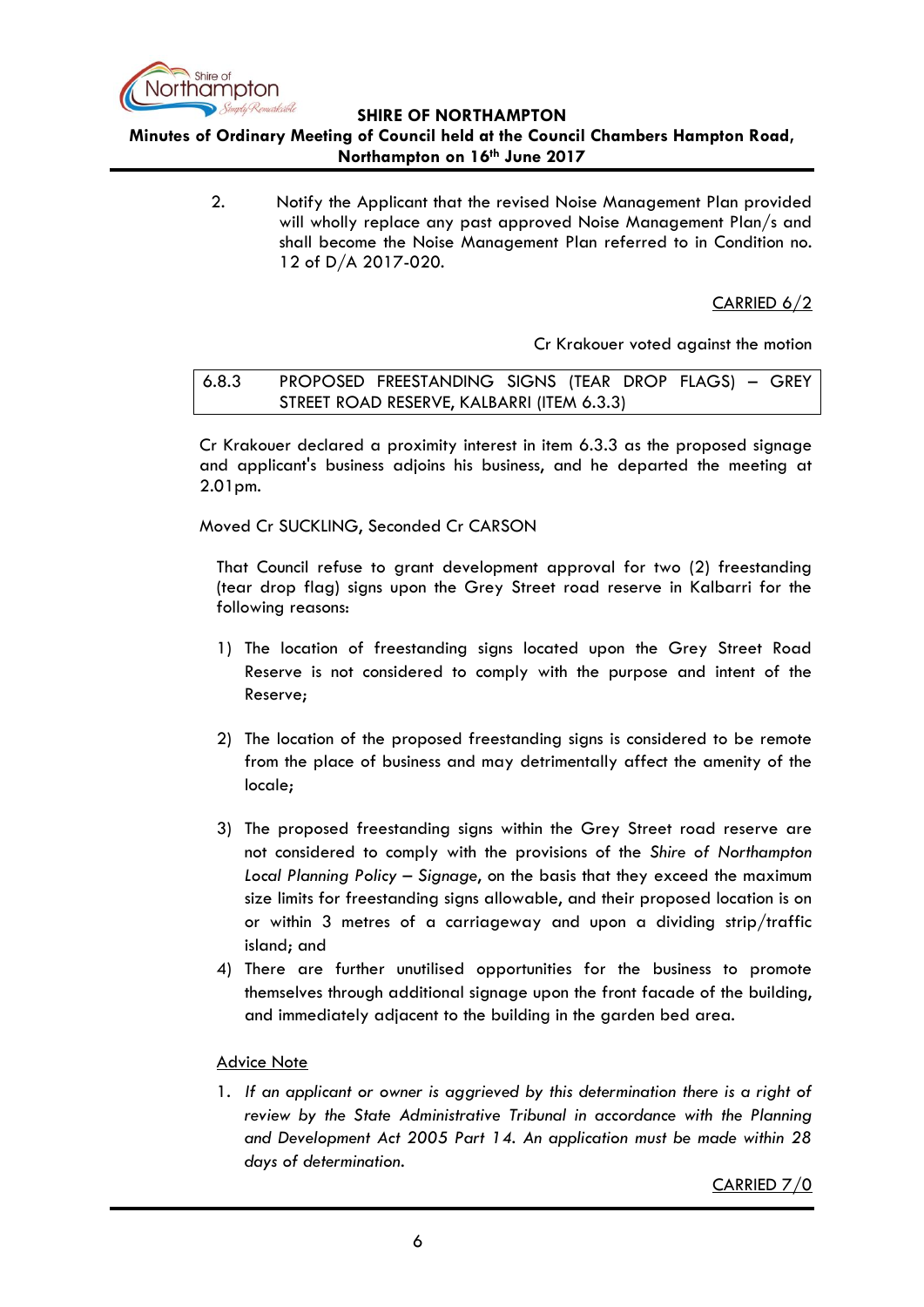

**Minutes of Ordinary Meeting of Council held at the Council Chambers Hampton Road, Northampton on 16th June 2017**

Cr Krakouer returned to the meeting at 2.05pm.

<span id="page-6-0"></span>6.8.4 SHIRE OF NORTHAMPTON – DRAFT COASTAL MANAGEMENT STRATEGY – CONSENT TO ADVERTISE (ITEM 6.3.4)

Moved Cr SCOTT, seconded Cr STOCK-STANDEN

That Council endorse the draft Coastal Management Strategy (June 2017) for advertising purposes only.

CARRIED 8/0

## <span id="page-6-1"></span>6.8.5 SUMMARY OF PLANNING INFORMATION ITEMS (ITEM 6.3.5)

Noted

Mrs Hayley Williams departed the meeting at 2.10pm.

## <span id="page-6-3"></span><span id="page-6-2"></span>**6.9 FINANCE REPORT**

#### 6.9.1 ACCOUNTS FOR PAYMENT (ITEM 6.4.1)

Moved Cr KRAKOUER, seconded Cr SIMKIN

That Municipal Fund Cheques 21201 to 21214 inclusive totalling \$61,684.57, Municipal EFT payments numbered EFT16418 to EFT16495 inclusive totalling \$402,779.00, Trust Fund Cheques 2206 to 2207, totalling \$400.00, Direct Debit payments numbered GJ1107 to GJ1113 inclusive totalling \$216,538.55 be passed for payment and the items therein be declared authorised expenditure.

## CARRIED BY AN ABSOLUTE MAJORITY 8/0

## <span id="page-6-4"></span>6.9.2 MONTHLY FINANCIAL STATEMENTS MAY 2017 (ITEM 6.4.2)

Moved Cr PIKE, seconded Cr SCOTT

That Council adopts the Monthly Financial Report for the period ending 31 May 2017.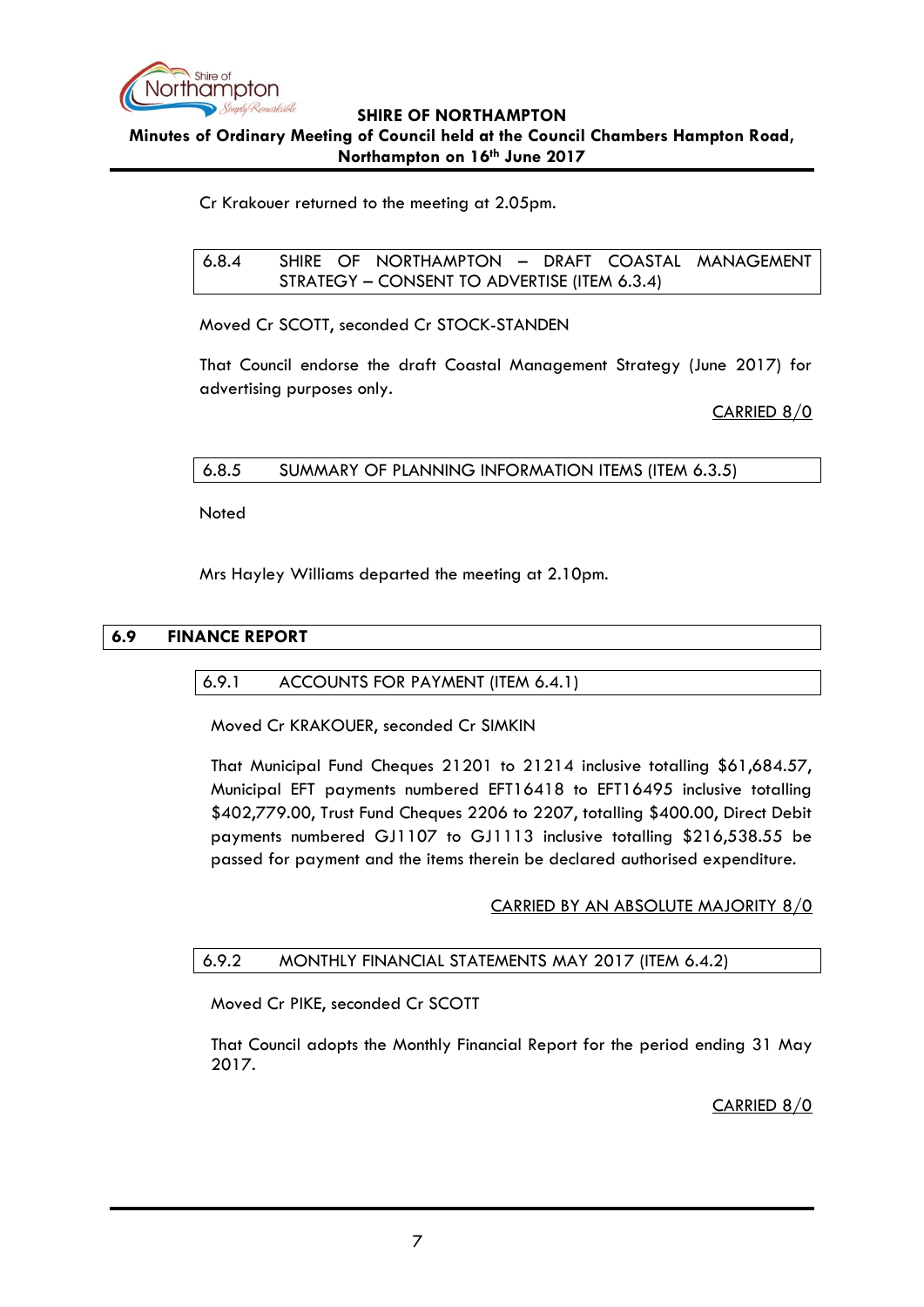

## <span id="page-7-0"></span>**Minutes of Ordinary Meeting of Council held at the Council Chambers Hampton Road, Northampton on 16th June 2017**

6.9.3 2017-2018 FEES AND CHARGES SCHEDULE/MINIMUM RATES (ITEM 6.4.3)

Moved Cr STOCK-STANDEN, seconded Cr SUCKLING

- 1. That Council reviews and adopts the Schedule of Fees and Charges for the 2017/2018 Financial Year as presented.
- 2. That Council adopts the minimum rate on rateable Gross Rental Value and Unimproved Value properties be set at \$535 per assessment for the 2017/2018 Financial Year.

CARRIED BY AN ABSOLUTE MAJORITY 8/0

#### <span id="page-7-1"></span>6.9.4 BUDGET SUBMISSIONS 2017-2018 (ITEM 6.4.4)

Moved Cr PIKE, seconded Cr SCOTT

That Council lists for consideration a provision of \$5,000 for equipment and installation plus \$3,200 for annual operating costs within the draft 2017/18 Budget for a free Wi-Fi service along the Kalbarri Foreshore.

CARRIED 8/0

## <span id="page-7-2"></span>6.9.5 INTERIM AUDIT (ITEM 6.4.5)

Noted

## <span id="page-7-4"></span><span id="page-7-3"></span>**6.10 ADMINISTRATION & CORPORATE REPORT**

#### 6.10.1 ADOPTION OF LOCAL LAWS (ITEM 6.5.1)

The President gave notice of intent to make the Local Laws.

Moved Cr SUCKLING, seconded Cr KRAKOUER

That Council:

1. Adopt by Absolute Majority the Shire of Northampton Fencing Local Laws, Dogs Local Laws, Cemeteries Local Laws, Activities in Thoroughfares Local Laws, Bush Fire Brigades Local Laws, Urban Environment Local Laws, Local Government Property Local Laws and Repeal of Defunct and Obsolete Local Laws 2017 in accordance with Section 3.12(4) of the Local Government Act.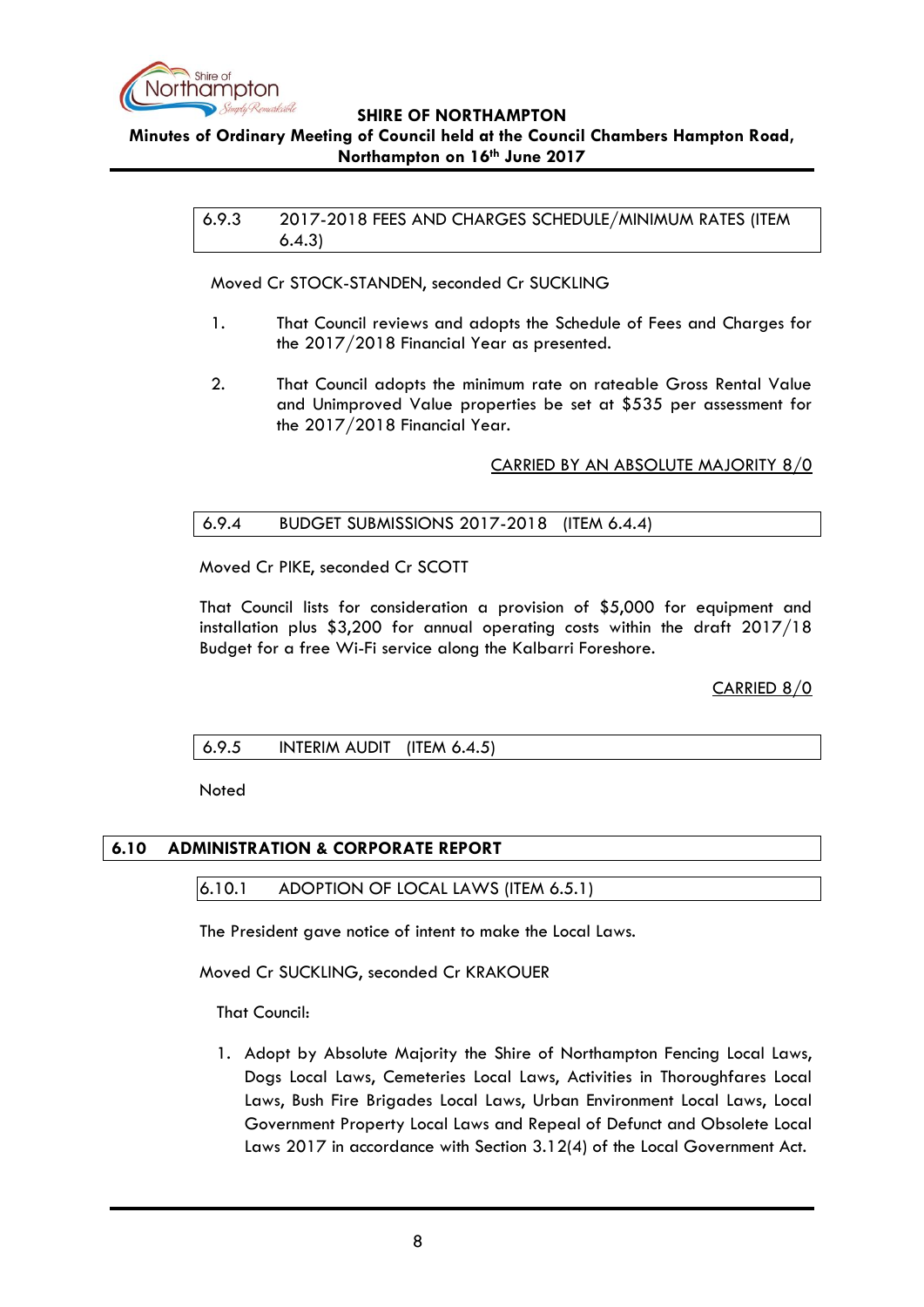

# **Minutes of Ordinary Meeting of Council held at the Council Chambers Hampton Road, Northampton on 16th June 2017**

2. Note the purpose and effect of each of the local laws being:

#### Fencing Local Laws Purpose:

- Purpose: To prescribe a sufficient fence and the standard for the construction of fences throughout the district.
- Effect: The effect of this local law is to establish the minimum requirements for fencing within the district.

#### Dogs Local Law

- Purpose: To provide Council with controls and regulatory measures in relation to impounding of dogs, the number of dogs that can be kept, establishment of approved kennels and the manner in which dogs are to be confined by the occupier of a premises.
- Effect: To extend the control over dogs which exist under the Dog Act 1976.

#### Cemeteries Local Laws

- Purpose: To provide for the orderly management of the Shire of Northampton Cemeteries in accordance with established plans and to create offences for inappropriate behaviour within the cemeteries grounds.
- Effect: All persons engaged in the administration of the cemeteries, burying deceased in the cemeteries, or otherwise providing services to or making use of the cemeteries, are to comply with the provisions of this Local Law.

#### Activities in Thoroughfares and Public Places and Trading Local Laws

- Purpose: To provide for the regulation, management and control of activities in thoroughfares and public places throughout the district.
- Effect: To establish the requirements with which any persons using or in thoroughfares and public property within the district, must comply.

#### Bush Fire Brigades Local Laws

- Purpose: To make provisions about the organisation, establishment, maintenance and equipment of bush fire brigades.
- Effect: To align existing Local Laws with changes in the law and operational practice.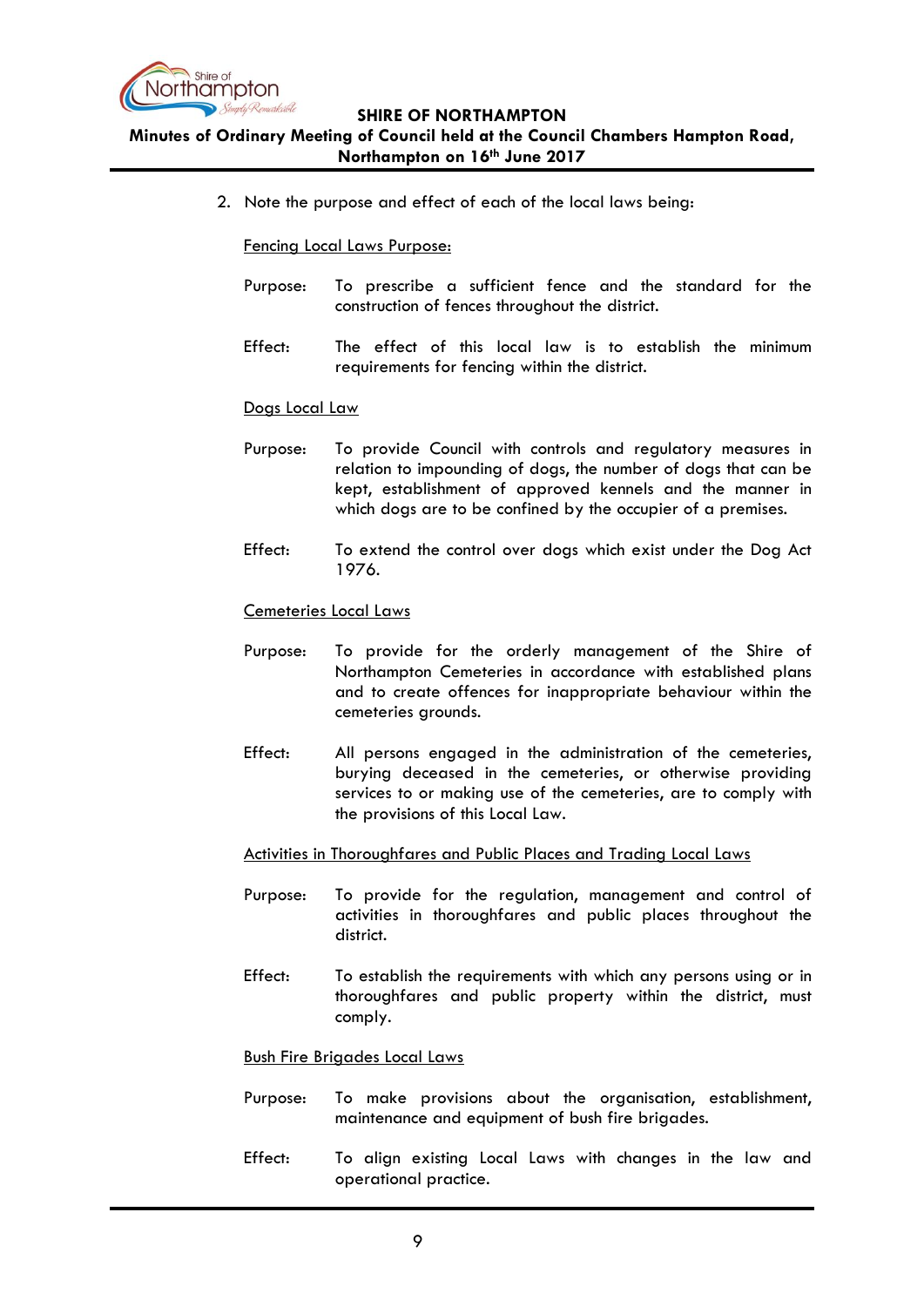

#### **Minutes of Ordinary Meeting of Council held at the Council Chambers Hampton Road, Northampton on 16th June 2017**

#### Urban Environment and Nuisance Local Laws

- Purpose: To make provision for the safe disposal of old refrigerators and cabinets and to prescribe penalties for unsafe disposal.
- Effect: To regulate the disposal of old refrigerators and cabinets.

#### Local Government Property Local Laws

- Purpose: To regulate the care, control and management of all property of the local government except thoroughfares.
- Effect: To control the use of local government property. Some activities are permitted only under a permit or under a determination and some activities are restricted or prohibited. Offences are created for inappropriate behaviour in or on local government property.

#### Repeal of Defunct & Obsolete Local Laws

- Purpose: to repeal superfluous, defunct and obsolete local laws.
- Effect: being more efficient and effective local government by removing outdated local laws from the public record.
- 3. Authorise the local law's gazettal in the Government Gazette.
- 4. Authorise the public notice advertisement, (after gazettal), of the date of the Shire of Northampton Fencing Local Law, Dogs Local Laws, Cemeteries Local Laws, Activities in Thoroughfares Local Laws, Bush Fire Brigades Local Laws, Urban Environment Local Laws, Local Government Property Local Laws and Repeal of Defunct and Obsolete Local Laws 2017.
- 5. Authorise the Shire President and the Chief Executive Officer to affix the Shire's Common Seal to the Shire of Northampton Fencing Local Law, Dogs Local Laws, Cemeteries Local Laws. Activities in Thoroughfares Local Laws, Bush Fire Brigades Local Laws, Urban Environment Local Laws, Local Government Property Local Laws and Repeal of Defunct and Obsolete Local Laws 2017.
- 6. That Council commits within the 2017/18 Budget a provision of \$7,800 to undertake advertising of the new Local Laws in the Government Gazette.

#### CARRIED BY AN ABSOLUTE MAJORITY 8/0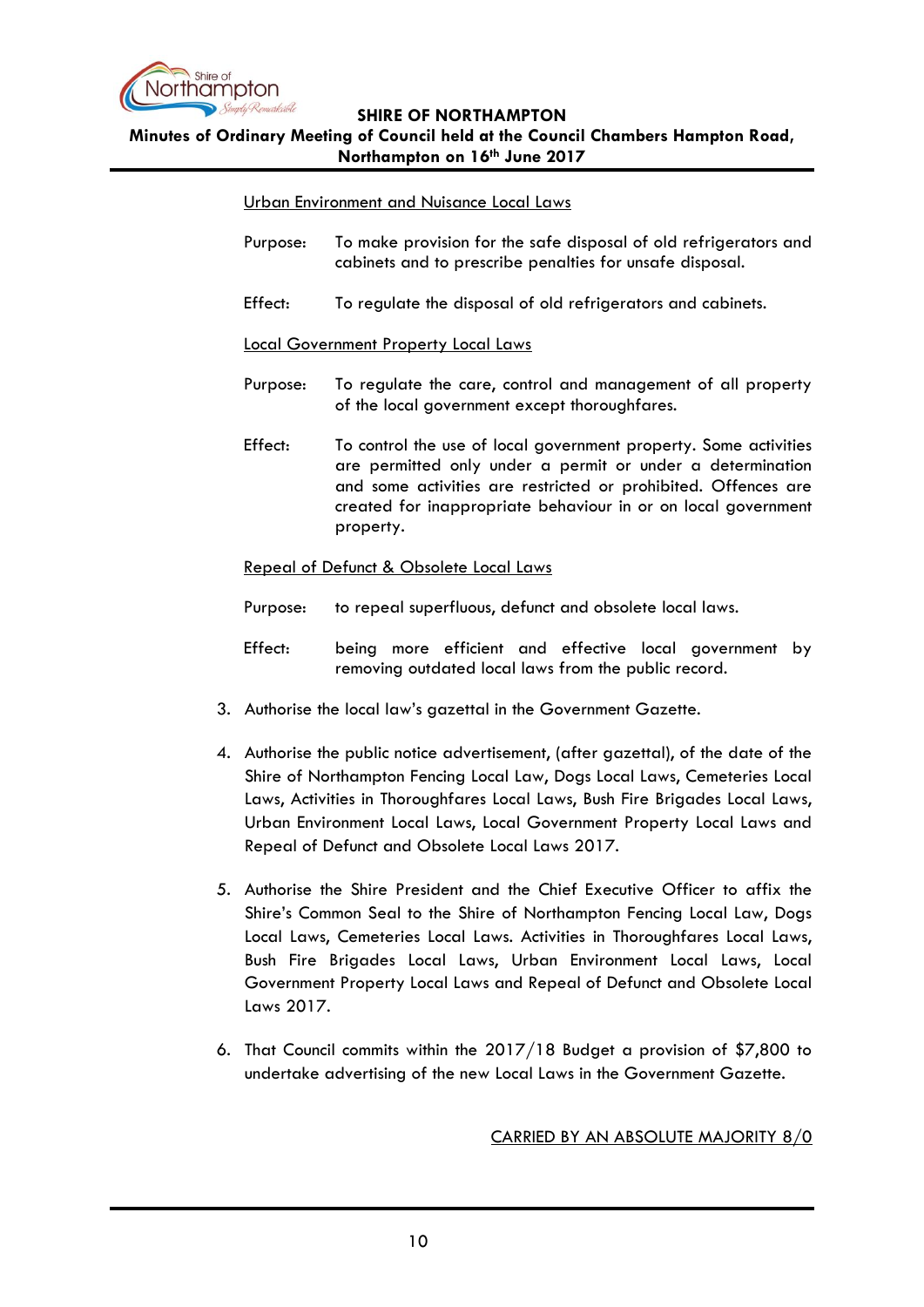

<span id="page-10-0"></span>**Minutes of Ordinary Meeting of Council held at the Council Chambers Hampton Road, Northampton on 16th June 2017**

6.10.2 2017/2018 BUDGET MEETING (ITEM 6.5.2)

Moved Cr STANICH, seconded Cr PIKE

That Council holds a Special Meeting of Council to consider the 2017/2018 Budget on Friday 28<sup>th</sup> July 2017, commencing 1.00pm at the Northampton Council Chambers.

CARRIED 8/0

## <span id="page-10-1"></span>6.10.3 SENIOR STAFF PERFORMANCE REVIEWS (ITEM 6.5.3)

Moved Cr STANICH, seconded Cr CARSON

That Council adopt the recommendations of the Performance Review Panel.

CARRIED 8/0

#### ADJOURNMENT

Council adjourned at 2.52pm.

Meeting reconvened at 3.03pm with the following in attendance:

Cr Simkin, Cr Scott, Cr Stock-Standen, Cr Carson, Cr Stanich, Cr Suckling, Cr Pike, Cr Krakouer, Garry Keeffe, Grant Middleton and Debbie Carson.

## <span id="page-10-2"></span>6.10.4 CORPORATE BUSINESS PLAN (ITEM 6.5.4)

Moved Cr STOCK-STANDEN, seconded Cr PIKE

That Council adopts the revised Corporate Business Plan as per the review undertaken 20 May 2017 and as presented in its entirety at the 16 June 2017 Council meeting, subject to the following amendments:

Future Road Program 2018/2019

Road listed as 'TBA' with an amount of \$413,112 should be 'Binnu West/Chilimony Road Intersection Realignment', and

#### Future Roads Program 2021/2022

'Binnu West Road' with an amount of \$418,000 should be 'TBA'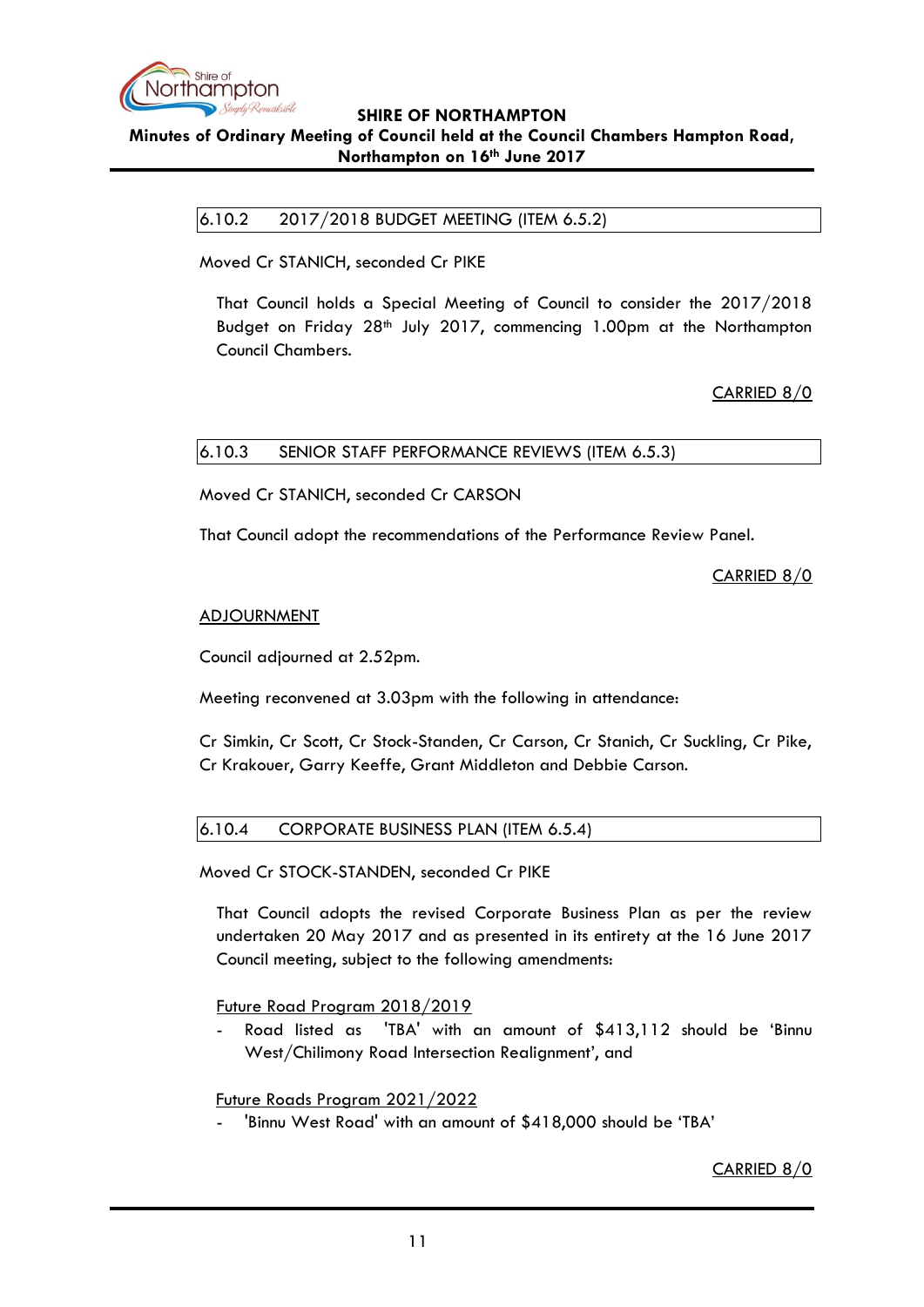

# <span id="page-11-0"></span>**Minutes of Ordinary Meeting of Council held at the Council Chambers Hampton Road, Northampton on 16th June 2017**

6.10.5 LAND TENURE – LUCKY & HALF WAY BAY CAMPING NODE (ITEM 6.5.5)

#### Moved Cr SUCKLING, seconded Cr PIKE

That Council:

- 1. Endorse the actions of the CEO in entering into a licence agreement as per Section 91 of the Land Administration Act to allow Council to continue with the operations of the Half Way Bay and Lucky Bay camping nodes.
- 2. Note the information of items of correspondence attached to the agenda.

CARRIED 8/0

## <span id="page-11-1"></span>6.10.6 VEGETATION CONTROL – KALBARRI FORESHORE (ITEM 6.5.6)

Moved Cr CARSON, seconded Cr STANICH

That Council:

- 1. Seek a second quote for all foreshore vegetation control works to be undertaken, and
- 2. List for further consideration a provision within the 2017/18 draft Budget for the vegetation control works at Sites 1 and 2 along the Kalbarri foreshore river banks area (being the area extending from the Pelican Feeding area to the IGA car park as identified within the report prepared by Aussie Tree Services).

## CARRIED 8/0

## <span id="page-11-2"></span>6.10.7 VEGETATION CLEARING APPLICATION – HORROCKS GOLF COURSE (ITEM 6.5.7)

Moved Cr STOCK-STANDEN, seconded Cr SUCKLING

That Council approve of the submitting of an application for the clearing of an estimated 5.86ha of native vegetation for the extensions of the Horrocks Golf Course as presented.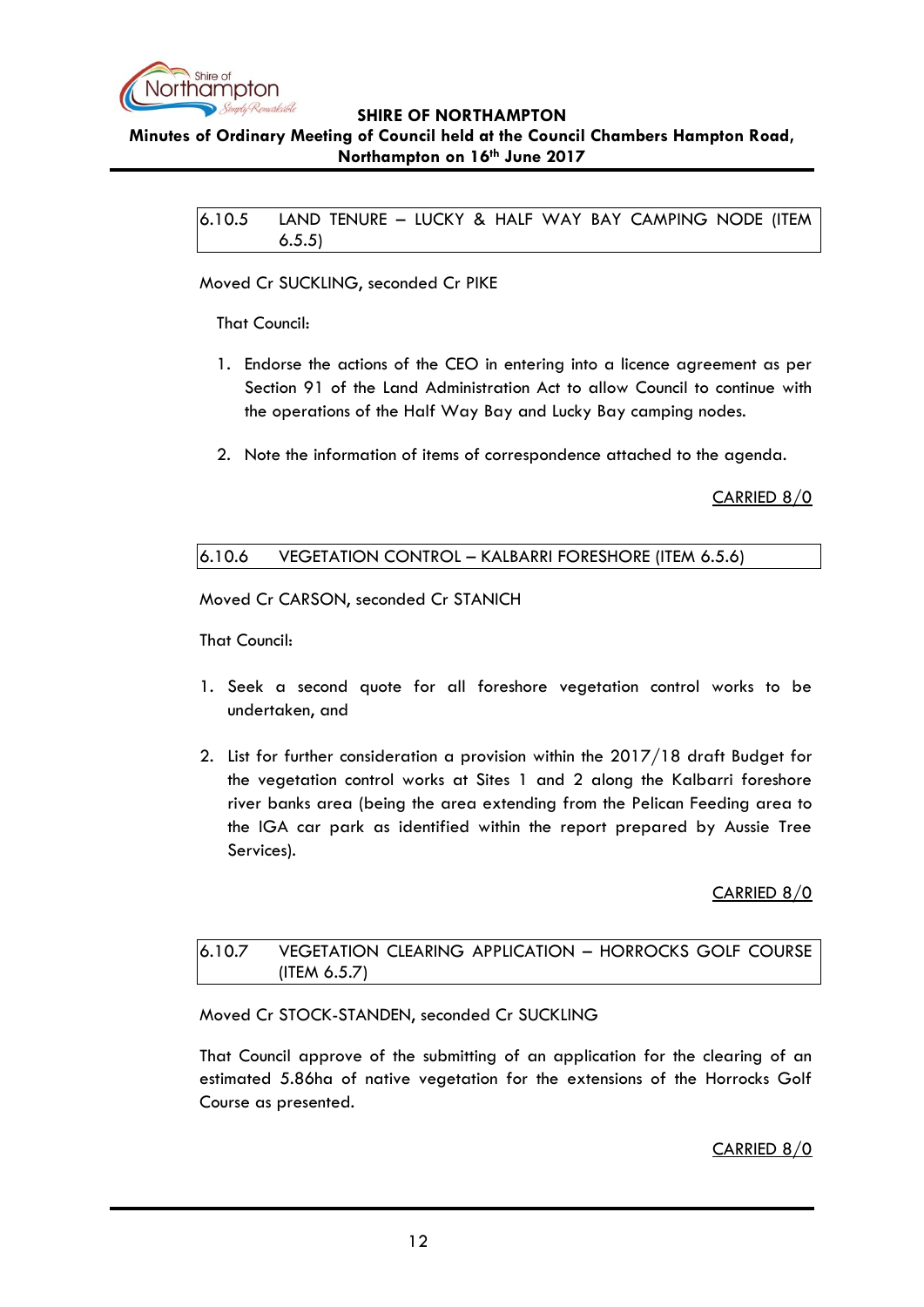

# <span id="page-12-0"></span>**Minutes of Ordinary Meeting of Council held at the Council Chambers Hampton Road, Northampton on 16th June 2017**

6.10.8 WORK FORCE COLLECTIVE AGREEMENT (ITEM 6.5.8)

Moved Cr SCOTT, seconded Cr KRAKOUER

That Council:

- 1. Resolves that the four year Work Force Collective Agreement be indexed by 3.0% or CPI whichever is the greater, with time in lieu to be allowed up to a maximum of 3 days, and with no increase to the Living Away from Home Allowance.
- 2. That a 3% increase for four years also be applied to all staff not included in the Work Force Collective Agreement, excluding senior staff on employment contracts.

CARRIED 8/0

## <span id="page-12-1"></span>6.10.9 DISQUALIFICATION TO HOLD OFFICE – CR HOLT (ITEM 6.5.9)

Moved Cr SIMKIN, seconded Cr SCOTT

Council request approval from the Western Australian Electoral Commission, in accordance with Section 4.17 of the Local Government Act, 1995, to allow the vacancy created by the disqualification of Councillor Malcolm Holt to remain unfilled until the Ordinary Local Government Election due to be held in October 2017.

## CARRIED BY AN ABSOLUTE MAJORITY 8/0

# <span id="page-12-2"></span>**6.11 SHIRE PRESIDENT'S REPORT**

Since the last Council meeting Cr Simkin reported on his attendance at the following:

25-26/5/17 The Future of Local Government Conference

#### <span id="page-12-3"></span>**6.12 DEPUTY SHIRE PRESIDENT'S REPORT**

Since the last Council meeting Cr Scott reported on his attendance at the following:

25-26/5/17 The Future of Local Government Conference 8/6/2017 Senior Staff Performance Reviews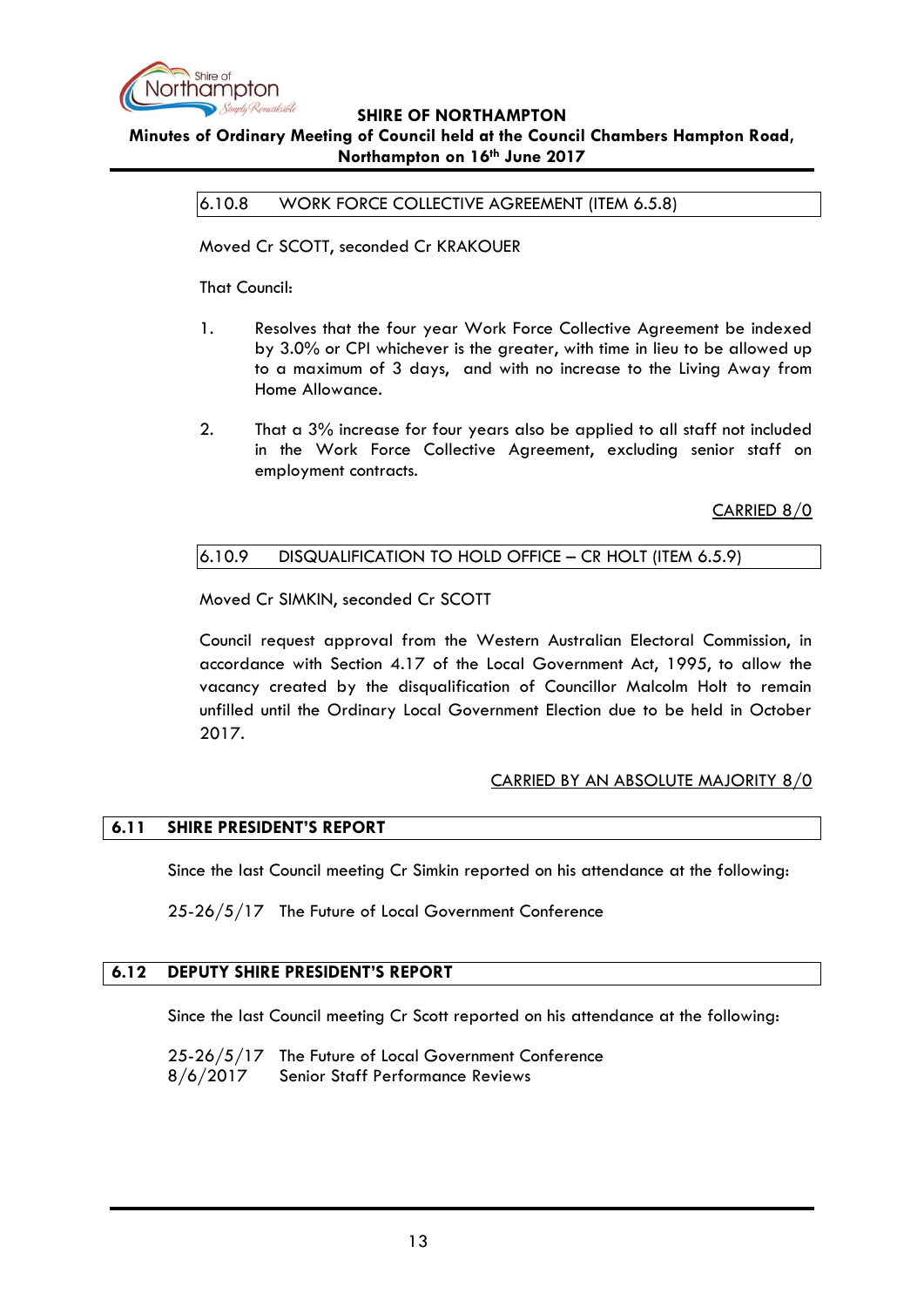

# **SHIRE OF NORTHAMPTON Minutes of Ordinary Meeting of Council held at the Council Chambers Hampton Road, Northampton on 16th June 2017**

# <span id="page-13-1"></span><span id="page-13-0"></span>**6.13 COUNCILLORS' REPORTS**

6.13.1 CR PIKE

Since the last Council meeting Cr Pike reported on his attendance at:

| 1/6/2017  | Grant funding meeting with Kalbarri Visitor Centre |
|-----------|----------------------------------------------------|
| 13/6/2017 | Kalbarri Visitor Centre Meeting                    |

#### <span id="page-13-2"></span>6.13.2 CR KRAKOUER

Since the last Council meeting Cr Krakouer reported on his attendance at:

8/6/2017 Council Building Maintenance Inspections

## <span id="page-13-3"></span>6.13.3 CR STANICH

Since the last Council meeting Cr Stanich reported on his attendance at:

8/6/2017 Senior Staff Performance Reviews

## <span id="page-13-4"></span>6.13.4 CR CARSON

Since the last Council meeting Cr Carson reported on his attendance at:

8/6/2017 Senior Staff Performance Reviews

#### <span id="page-13-5"></span>**6.14 INFORMATION BULLETIN**

Noted

#### <span id="page-13-6"></span>**6.15 NEW ITEMS OF BUSINESS**

Nil

#### <span id="page-13-7"></span>**6.16 NEXT MEETING OF COUNCIL**

The next Ordinary Meeting of Council will be held on Friday the 21st July 2017 commencing at 1.00pm at the Council Chambers, Hampton Road, Northampton.